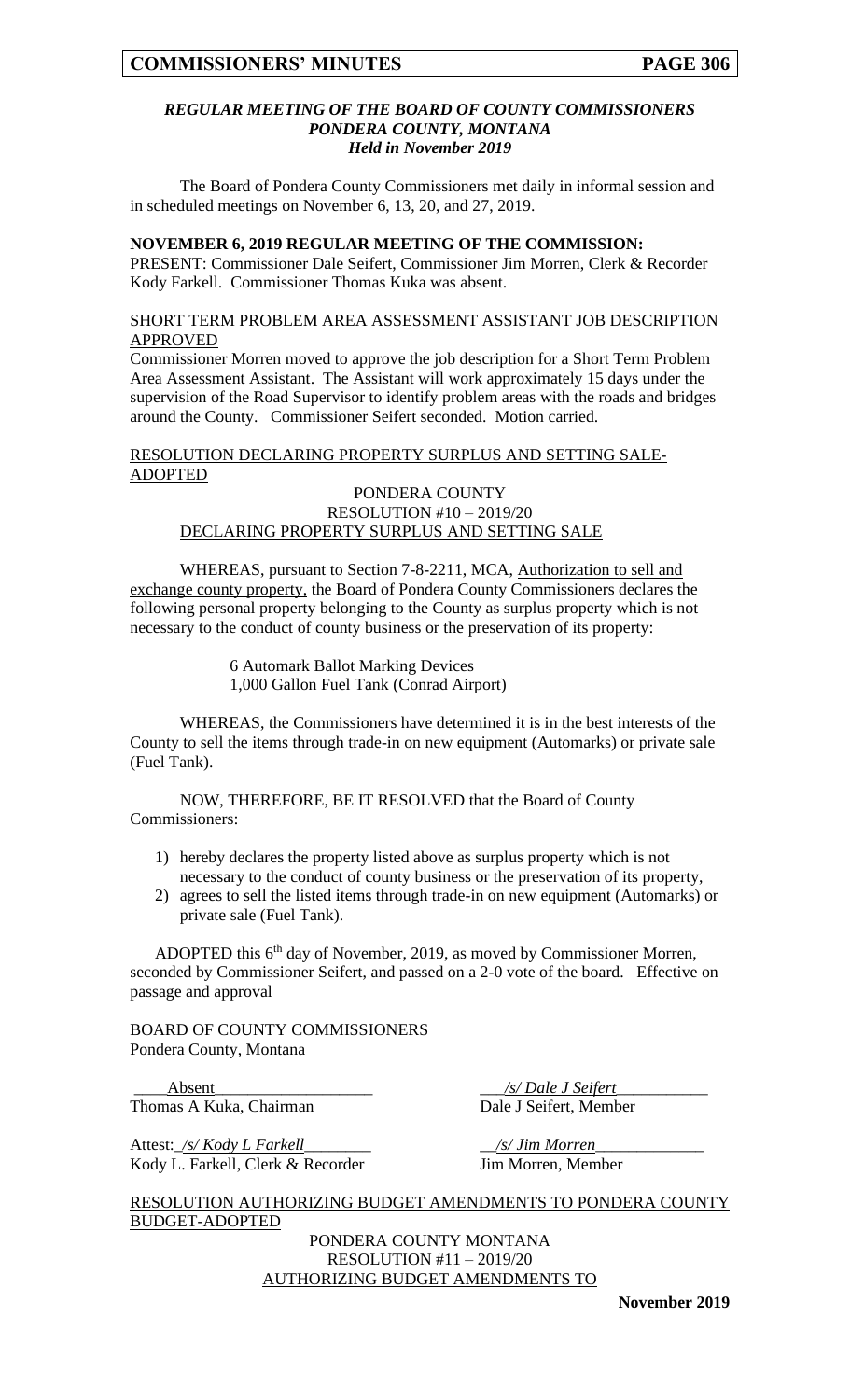# PONDERA COUNTY BUDGET

WHEREAS the Montana Code Annotated, Section 7-6-4006(4), grants the Board of County Commissioners the power and authority to amend the budget during the fiscal year by conducting public hearings at regularly scheduled meetings; and

WHEREAS Pondera County Commissioners approved the appropriations budget for the Pondera County during its regular budget approval process and errors in revenues and expenditures budget have been identified; and

NOW, THEREFORE, BE IT RESOLVED by the Board of County Commissioners of Pondera County that the budget be corrected as follows:

| Revenues            | Description                  | <b>Prior Amount</b> |          | New Amount |
|---------------------|------------------------------|---------------------|----------|------------|
| 1000-344096         | <b>Health Dept Educ Fees</b> | \$                  | 650      | 85<br>\$   |
| 2140-343361         | MT Highway Dept              |                     | \$13,000 | \$15,000   |
| 2140-343367         | Weed Seed Free Forage        | \$                  | 200      | 300<br>\$  |
| 2140-362021         | Misc Revenue                 |                     | 200      | \$1,000    |
| Expenditures        |                              |                     |          |            |
| 1000-448-440190-228 | <b>Educational Supplies</b>  | S.                  | 500      | 750<br>S   |
| 2140-311-431101-231 | Gas, Oil, Fuel, etc          |                     | \$4,600  | \$6,600    |
| 2140-311-431101-362 | <b>Machinery Repairs</b>     |                     | 500      | \$1,500    |

Adopted this 6<sup>th</sup> day of November, 2019, as moved by Commissioner Morren, seconded by Commissioner Seifert, and passed on a 2-0 vote of the board. Effective on passage and approval.

BOARD OF COMMISSIONERS Pondera County, Montana

\_\_\_\_Absent\_\_\_\_\_\_\_\_\_\_\_\_\_\_\_\_\_\_\_ \_\_\_*/s/ Dale J Seifert*\_\_\_\_\_\_\_\_\_\_\_ Thomas A Kuka, Chairman Dale J Seifert, Member

Attest:\_*/s/ Kody L Farkell*\_\_\_\_\_\_\_\_ \_\_*/s/ Jim Morren*\_\_\_\_\_\_\_\_\_\_\_\_\_ Kody L. Farkell, Clerk & Recorder Jim Morren, Member

# OCTOBER MINUTES OF THE COMMISSION-APPROVED

Commissioner Morren moved to approve the October minutes of the Commission. Commissioner Seifert seconded. Motion carried.

#### EXPENDITURES IN EXCESS OF \$500-APPROVED

Commissioner Morren moved to approve the purchase of 7 new computers and to upgrade 2 computers from Windows 7 to Windows 10 at a total cost of \$12,915 which includes installation of all computers. Commissioner Seifert seconded. Motion carried.

The computers being replaced or upgraded currently run on Windows 7, which will no longer be supported after December 2019. The computers will be paid out of the budget of each department receiving them.

#### **NOVEMBER 13, 2019 REGULAR MEETING OF THE COMMISSION:**

PRESENT: Commissioner Thomas Kuka, Commissioner Dale Seifert, Commissioner Jim Morren, Clerk & Recorder Kody Farkell, County Attorney Mary Ann Ries, Undersheriff Robert Bender

## EXEMPT PLATES FOR DUI TASK FORCE/SHERIFF DEPT TRAILER-APPROVED

Undersheriff Robert Bender requested that a flatbed trailer purchased by the DUI Taskforce and Alliance For Youth (a state organization) be allowed to license with exempt license plates, as it is used in conjunction with the Sheriff Department and considered property of the Sheriff Department.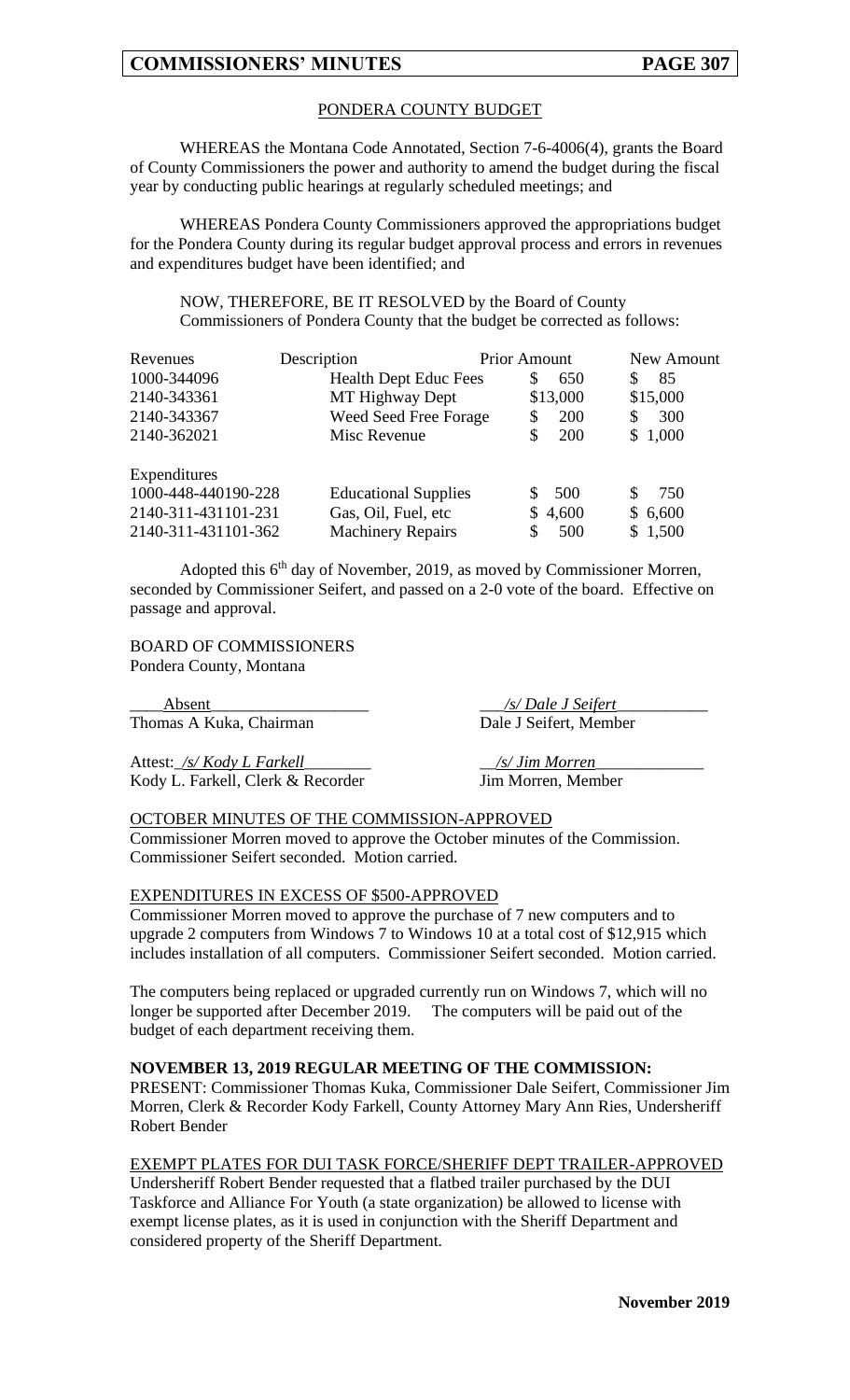# **COMMISSIONERS' MINUTES PAGE 308**

Commissioner Morren moved and Commissioner Seifert seconded to allow the trailer, purchased through the DUI Task Force and Alliance For Youth, to be licensed under the County and issued exempt license plates. Motion carried.

#### SHERIFF DEPUTY REVISED JOB DESCRIPTION-APPROVED

Commissioner Morren moved to approve the revised job description for a Sheriff Deputy. Commissioner Seifert seconded. Motion carried.

## **NOVEMBER 20, 2019 REGULAR MEETING OF THE COMMISSION:**

PRESENT: Commissioner Thomas Kuka, Commissioner Dale Seifert, Commissioner Jim Morren, Clerk & Recorder Kody Farkell, County Attorney Mary Ann Ries, Chris Ellis, & Kyle Ellis

### SUB-LEASE OF AGRICULTURAL LAND LEASE-APPROVED

Bouma Brothers, leasee of 158.3 acres of agricultural land owned by the County requested an amendment the current lease with Pondera County, allowing them to sublease the land.

Commissioner Seifert moved and Commissioner Morren seconded to amend the current agricultural land lease between Pondera County and Bouma Brothers to permit the leasee to sublease the 158.3 acres included in the lease, with no other terms of the lease being changed. Motion carried.

### TAX ABATEMENTS 1098-APPROVED

Commissioner Morren moved to approve the following abatement:

|                                              | NUMBER REASON |                  | CANCEL ADD | PARCEL<br>NO. |
|----------------------------------------------|---------------|------------------|------------|---------------|
|                                              | 1098          | AB-26 settlement | 1574.11    | multiple      |
| Commissionar Soifart secondad Motion corried |               |                  |            |               |

Commissioner Seifert seconded. Motion carried.

### RESOLUTION REVISING SUBDIVISION AND SURVEY REVIEW SCHEDULE OF **FEES**

### PONDERA COUNTY, MONTANA RESOLUTION #12 – 2019/20 REVISING SUBDIVISION AND SURVEY REVIEW SCHEDULE OF FEES

WHEREAS, Section 76-3-602, MCA, allows a governing body to establish reasonable fees to be paid by the subdivider to defray the expense of reviewing subdivision applications; and

WHEREAS, Sections 76-3-201 and 76-3-207, MCA, allow a governing body to establish reasonable fees for the review of certain exemptions from subdivision review; and

WHEREAS, third party review fees are incurred by Pondera County and reimbursed by the applicants including, but not limited to, examining land survey review and Administrative Rules of Montana compliance review;

WHEREAS, the Pondera County Commissioners have reviewed the fee schedule established in 2013 and concluded the fees are not representative of the costs associated with reviewing current subdivision applications, exemptions and third-party reviews; and

WHEREAS, the Pondera County Commissioners establish a schedule of fees, attached as Exhibit A, to be paid by the subdivider, to defray the County's cost of reviewing subdivision applications, exemptions and third-party reviews.

NOW THEREFORE BE IT RESOLVED that the Pondera County Commissioners hereby adopts the schedule of review fees for subdivision applications under the Subdivision Regulations of Pondera County, set forth in Exhibit A attached hereto, for the purpose of reviewing a subdivision/survey application in Pondera County, pursuant to the provisions of Sections 76-3-101, MCA.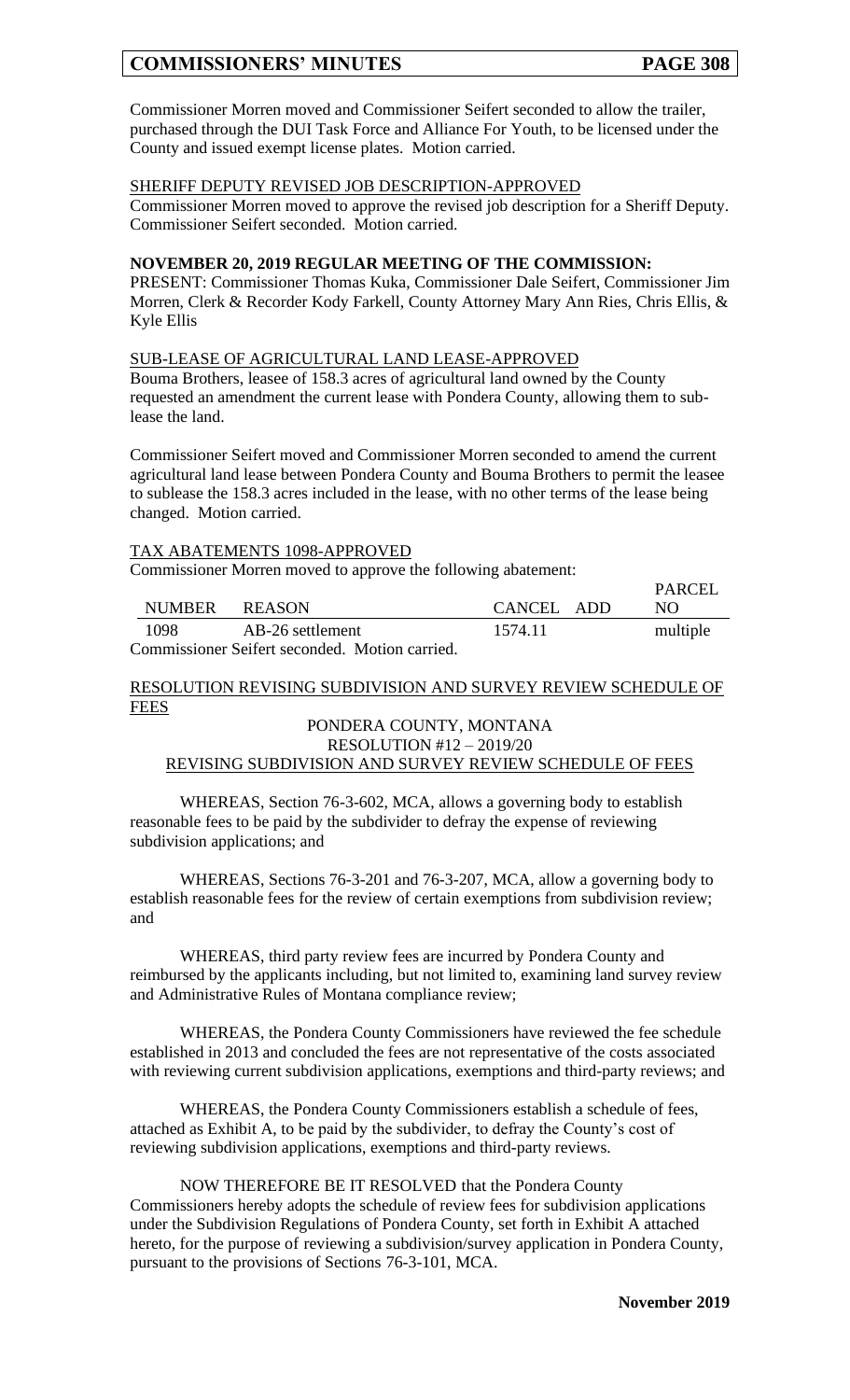# **COMMISSIONERS' MINUTES PAGE 309**

Adopted this 20<sup>th</sup> day of November, 2019 as moved by Commissioner Seifert, seconded by Commissioner Morren, and passed on a 3-0 vote of the full board. Effective December 1, 2019.

BOARD OF COUNTY COMMISSIONERS Pondera County, Montana

Thomas A Kuka, Chairman

\_\_\_\_*/s/ Thomas A Kuka*\_\_\_\_\_\_\_\_\_\_\_\_\_\_\_\_\_\_ \_\_\_*/s/ Dale J Seifert*\_\_\_\_\_\_\_\_\_\_\_

Attest:\_*/s/ Kody L Farkell*\_\_\_\_\_\_\_\_ \_\_*/s/ Jim Morren*\_\_\_\_\_\_\_\_\_\_\_\_\_ Kody L. Farkell, Clerk & Recorder Jim Morren, Member

# **NOVEMBER 27, 2019 REGULAR MEETING OF THE COMMISSION:**

PRESENT: Commissioner Thomas Kuka, Commissioner Dale Seifert, Commissioner Jim Morren, & Chris Ellis

#### AMENDMENT TO AGRICULTURAL LAND LEASE-APPROVED

Commissioner Seifert moved and Commissioner Morren seconded to amend the current agricultural land lease between Pondera County and Bouma Brothers to increase the irrigated acre lease cost from \$80/acre to \$86/acres and to decrease the per acre lease of dryland acres from \$35/acre to \$30/acre. Motion carried.

#### CLAIMS APPROVED FOR PAYMENT – November 29, 2019

| <b>FUND</b> |                                                         |            |
|-------------|---------------------------------------------------------|------------|
| Fund        | <b>Fund Description</b>                                 | Amount     |
| 1000        | <b>GENERAL</b>                                          | 103,316.81 |
| 2110        | <b>ROAD</b>                                             | 12,627.34  |
| 2130        | <b>BRIDGE</b>                                           | 8,699.58   |
| 2140        | WEED                                                    | 885.98     |
| 2170        | <b>AIRPORT</b>                                          | 3,306.49   |
| 2230        | <b>AMBULANCE</b>                                        | 187.11     |
| 2290        | <b>EXTENSION SERVICE</b>                                | 587.84     |
| 2300        | PUBLIC SAFETY (LAW<br>ENFORCEMENT)                      | 10,791.84  |
| 2371        | HEALTH INSURANCE -<br><b>EMPLOYER CONTRIBUTION</b>      | 1,597.76   |
| 2401        | <b>BRADY LIGHTS</b><br><b>MAINTENANCE</b>               | 382.50     |
| 2811        | <b>DUI PREVENTION</b>                                   | 20.60      |
| 2821        | <b>ENHANCED GAS TAX</b><br>(BARSAR)                     | 324.00     |
| 2830        | <b>JUNK VEHICLE</b>                                     | 13.15      |
| 2850        | 911 EMERGENCY                                           | 18,931.39  |
| 2851        | E-911 & GPS/GIS PROJECT<br><b>GRANT</b>                 | 3,102.75   |
| 2860        | <b>LAND USE PLANNING</b>                                | 450.00     |
| 2866        | <b>NORTHERN TRANSIT</b><br><b>INTERLOCAL</b>            | 253.12     |
| 2958        | EP (DES) GRANTS                                         | 901.56     |
| 2963        | <b>ORAL HEALTH SERVICES</b><br><b>GRANT</b>             | 70.00      |
| 2971        | <b>WIC GRANT</b>                                        | 421.83     |
| 2973        | <b>MATERNAL CHILD HEALTH</b>                            | 92.15      |
| 2976        | <b>IMMUNIZATION ACTION</b><br><b>GRANT</b>              | 489.12     |
| 2978        | <b>CHRONIC DISEASE (FKA</b><br><b>TOBACCO USE PREV)</b> | 365.82     |
| 2980        | <b>HEALTH CARE FOUND, GRANT</b>                         | 71.00      |
| 4012        | <b>GENERAL FUND CAPITAL IMP</b>                         | 64.84      |
| 7920        | <b>REFUND FUND</b>                                      | 2,516.40   |
|             |                                                         |            |

| TOTAL CLAIMS  | 170,470.98    |
|---------------|---------------|
| TOTAL PAYROLL | \$ 259,790.64 |